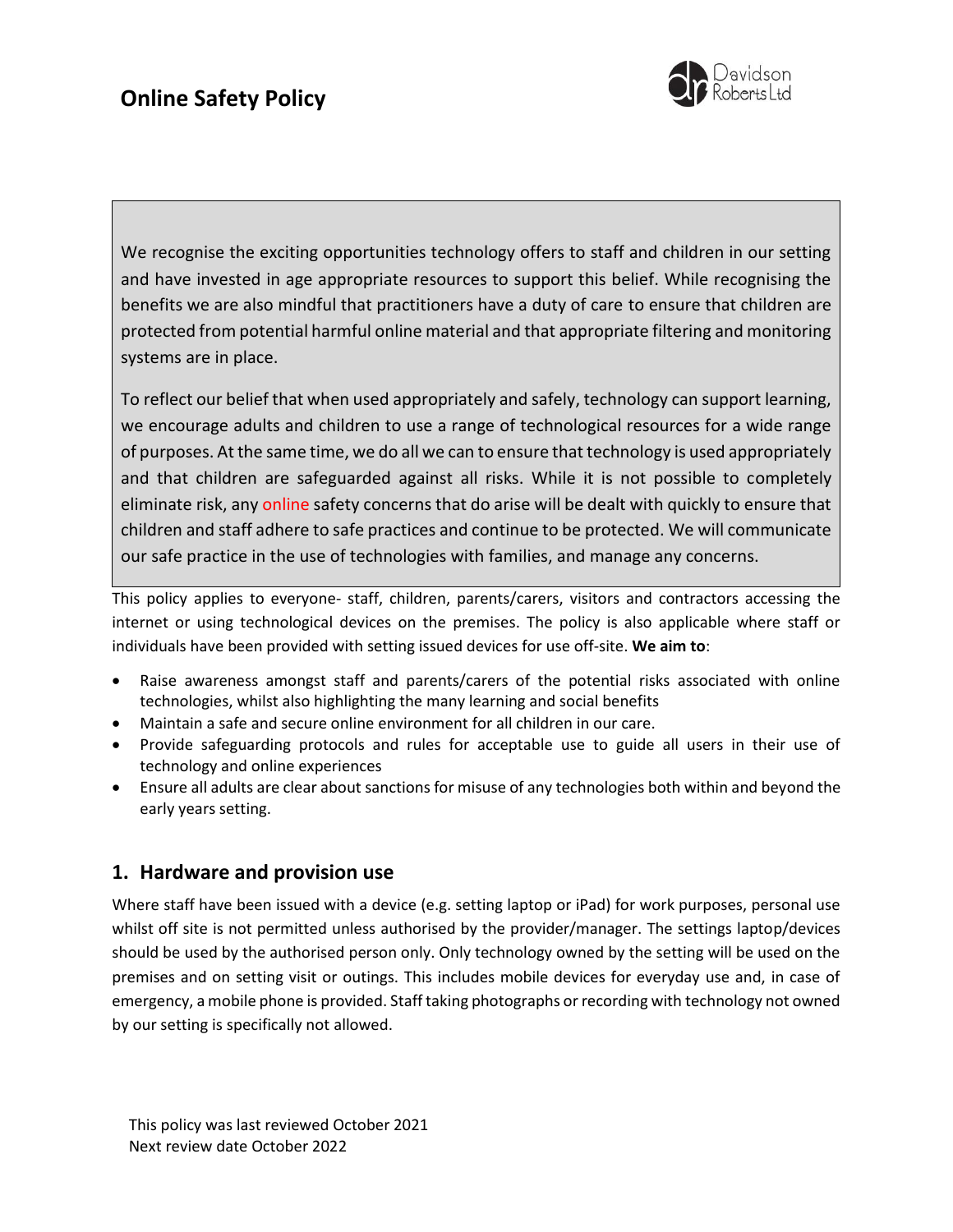# **Online Safety Policy**



All staff have a shared responsibility to ensure that children are supervised when using the internet and related technologies to ensure appropriate and safe use as part of the wider duty of care and responding or reporting promptly issues of concern.

Setting issued devices only should be used for work purposes and, if containing sensitive information or photographs of children, should not leave the premises unless encrypted

Online searching and installing/downloading of new programs and applications is restricted to authorised staff members only. Children should not be able to search or install anything on a setting device.

Setting issued devices should not leave the premises unless encrypted and this must be acknowledged in the policy. In the case of an outing, all data must be transferred/deleted from the setting's camera/device before leaving the setting.

## **3. Data Storage and Management**

No electronic documents that include children's names or digital images will be transported out of the setting e.g. on Fobs, memory sticks.

Setting issued devices should not leave the premises unless encrypted. In the case of an outing, all data must be transferred/deleted from the setting's camera/device before leaving the setting.

### **2. Email**

The setting has access to a professional email account to use for all work related business, including communication with parents/carers. This allows for email content to be monitored and protects staff from the risk of allegations, malicious emails or inappropriate contact with children and their families.

Staff must not engage in any personal communications (i.e. via Hotmail or Yahoo accounts etc.) with children who they have a professional responsibility for. This also prohibits contact with children who previously attended the setting.

Staff should not participate in any material that is illegal, obscene and defamatory or that is intended to annoy or intimidate another person or persons.

All emails should stay professional in tone and checked carefully before sending, just as an official letter would be. Care should be taken when forwarding emails from others.

## **3. Social Networking**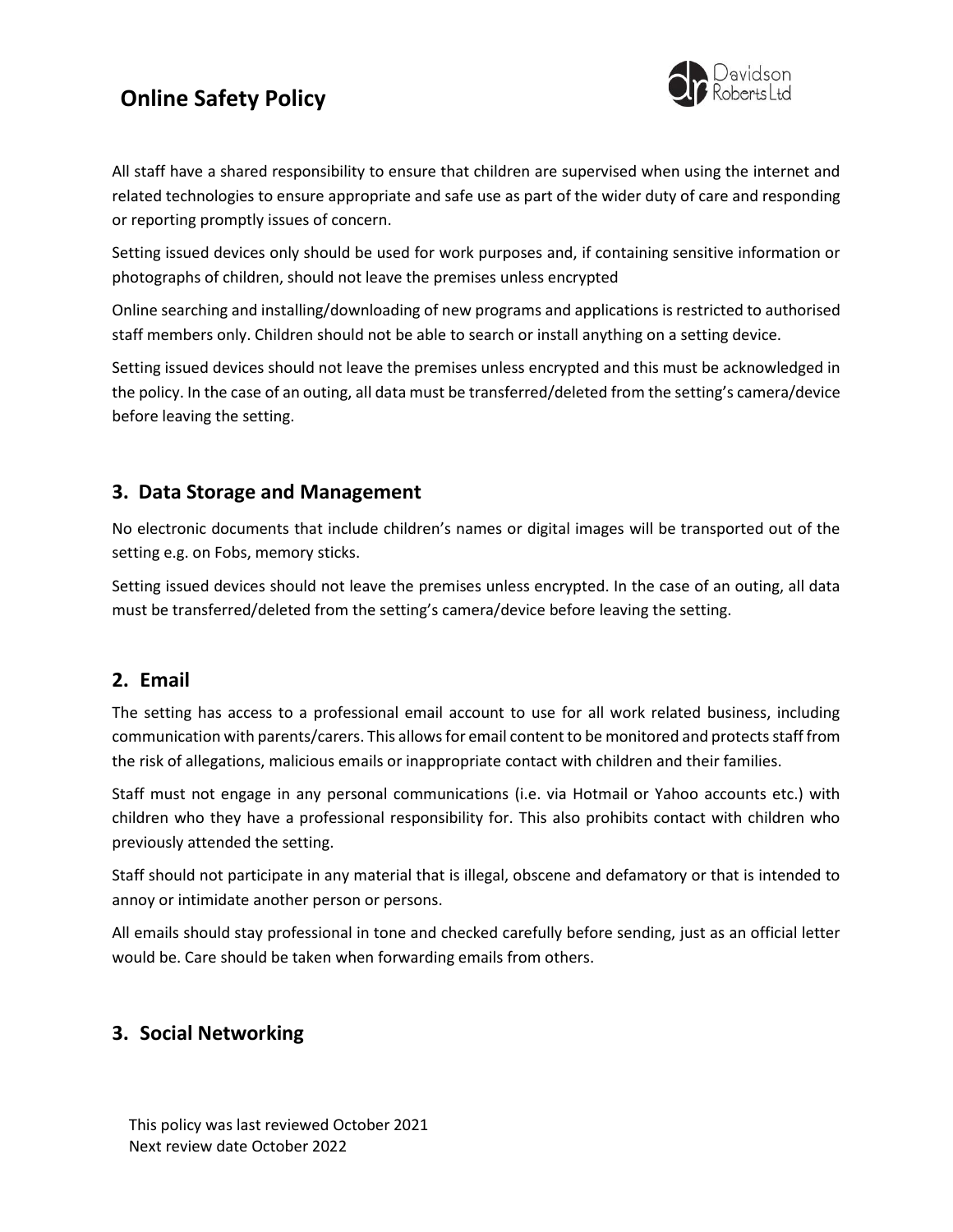# **Online Safety Policy**



Employees must not access personal blogs/social networking sites on work premises or use the setting's internet systems or email address for their own use, without prior agreement or in accordance with the setting's policy.

The setting does not condone employees writing about their work on social networking sites or web pages. If employees choose to do so, they are expected to follow the rules below:

#### **Staff must not:**

- disclose any information that is confidential to the setting or any third party or disclose personal data or information about any individual child, colleague or service user, which could be in breach of the General Data Protection (GDPR) Data Protection Act 2018.
- disclose the name of the setting or allow it to be identified by any details at all. This includes posting photos of children and young people, the premises or events with work colleagues.
- link their own blogs/personal web pages to the setting's website.
- make defamatory remarks about the setting, colleagues or service users.
- misrepresent the setting by posting false or inaccurate statements.

**Remember that anything posted online could end up in the public domain to be read by children, parents or even future employers – so be careful what you post and who you post it to. For example, posting explicit pictures of yourself could damage your reputation and that of your profession and organisation. Parents and employers may also question your suitability to care for children.**

Staff should not: send social networking site 'friend requests' to, or accept them from, children, young people or parents who use the setting. All communication with children and young people should always take place within clear and explicit professional boundaries. Staff should avoid any misinterpretation of their motives or any behaviour that could be construed as grooming. Failure to adhere to the rules and guidelines in this policy may be considered misconduct and could lead to disciplinary and /or criminal investigations.

#### **Setting social media sites**

Setting social networking sites containing information about children attending the setting must be "closed" i.e. the users of the site are accepted and monitored by the manager/administrator. No staff, families or children's personal information will be accessible by users of the site and the manager/administrator will ensure that users' profiles are kept private. The manager/administrator will moderate all postings to the site; they will view and quality assure these before they appear, for example, to ensure they do not reveal personal information.

## **6. Sanctions**

This policy was last reviewed October 2021 Next review date October 2022